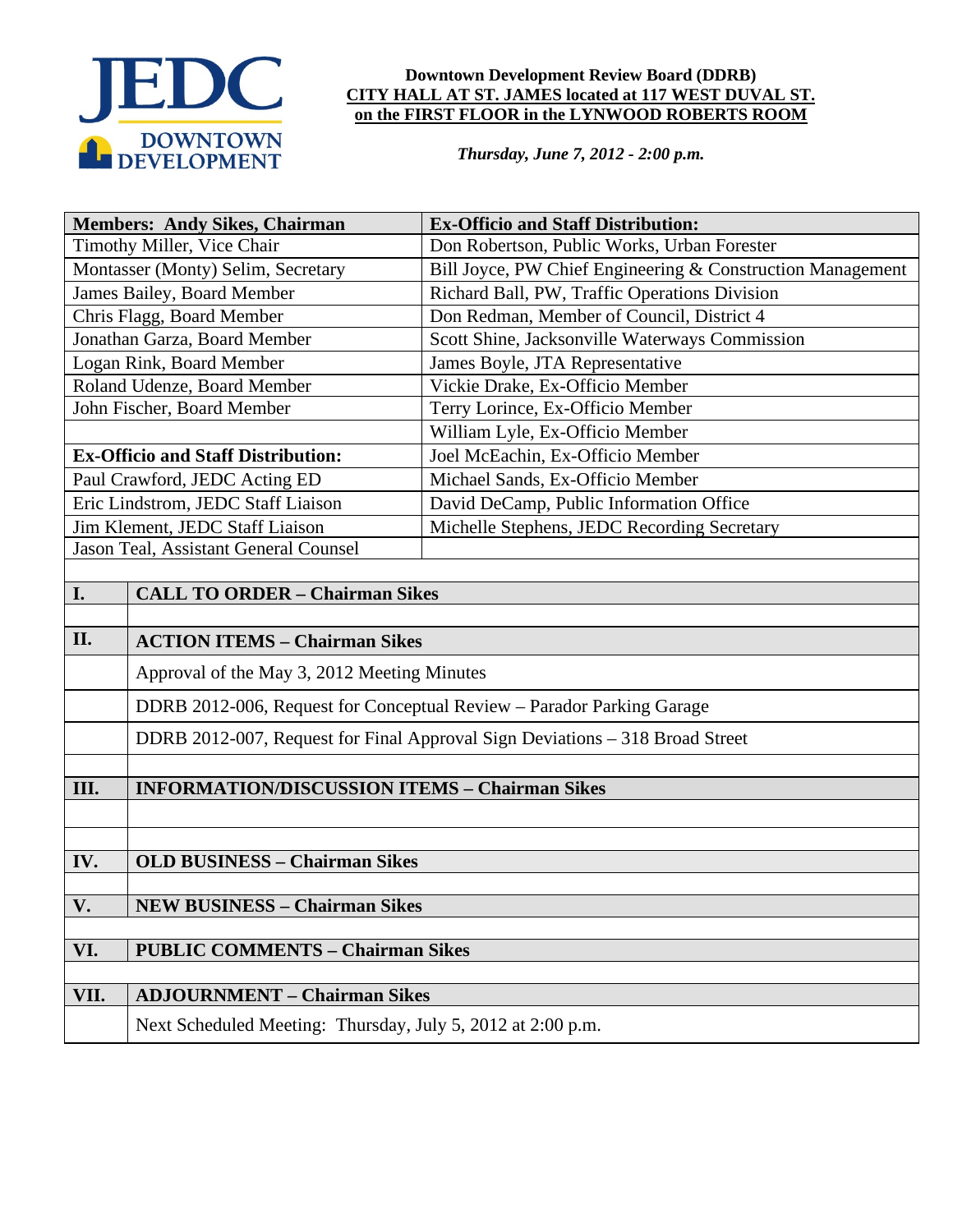

*Thursday, June 7, 2012 – 2 p.m.*

# **MEETING MINUTES**

**Board Members Present:** Chairman A. Sikes, J. Bailey, J. Fischer, C. Flagg, and R. Udenze

**Board Members Not Present:** M. Selim, T. Miller, J. Garza, and L. Rink

**JEDC Staff Present:** Paul Crawford, Acting Executive Director; Jim Klement, Staff Liaison; Eric Lindstrom, Staff Liaison; and Michelle Stephens, Recording Secretary

**Representing Office of General Counsel:** Jason Teal and Dylan Reingold

## **I. CALL TO ORDER**

Chairman Sikes called the meeting to order at approximately 2:05 p.m.

## **II. ACTION ITEMS**

### APPROVAL OF THE MAY 3, 2012 DDRB MEETING MINUTES

## **THE MAY 3, 2012 DDRB MEETING MINUTES WERE APPROVED UNANIMOUSLY 5-0.**

## DDRB 2012-006, REQUEST FOR CONCEPUTAL REVIEW – PARADOR PARKING GARAGE

Board Member Udenze advised that since he works with the two gentlemen presenting the project he would not be voting on the project, but would make comments.

Mr. Reingold commented that he was not sure that Board Member Udenze was allowed to make comments.

Board Member Udenze and Chairman Sikes both commented that Board Members who have had a conflict and did not vote on a project in the past have been allowed to make comments. Mr. Udenze added that he has not worked on the project and is seeing it for the first time today.

Mr. Klement reviewed the project report for DDRB 2012-006; Parador Parking Garage, dated June 7, 2012. The proposed project is a six level, 600 vehicle parking garage located at the southeast quadrant of Bay and Hogan streets in the Downtown Central Civic Core. The proposed project will provide supplemental parking for the SunTrust Tower and Jacksonville Landing developments. The conceptual review information indicates that the project will need to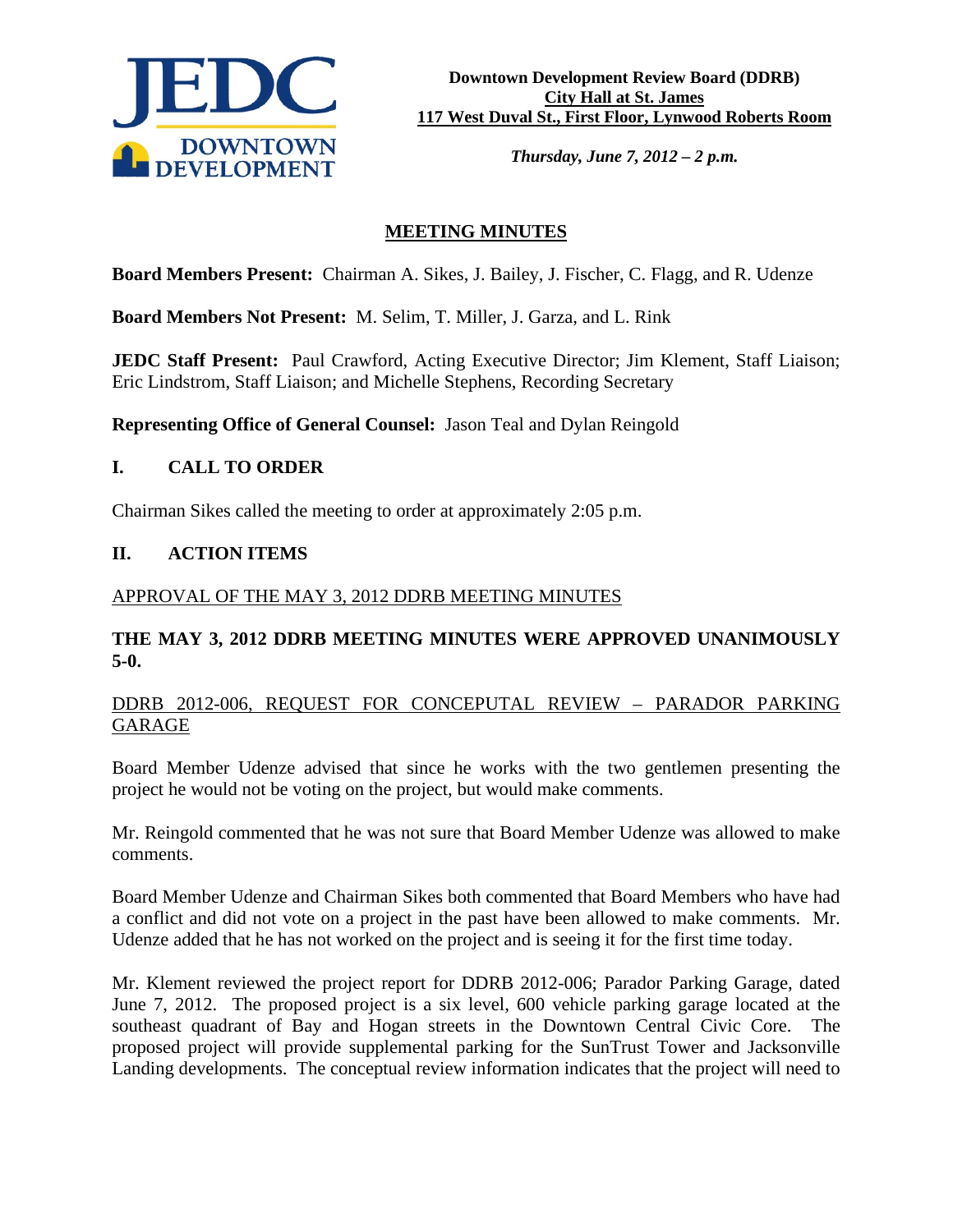Downtown Development Review Board (DDRB) June 7, 2012 Page 2 of 6

address possible deviations to the development guidelines prior to DDRB final review and approval which include the following:

- 1. Deviation from Section 656.361.13 Entrances to not provide an entrance on Bay Street.
- 2. Application to pursue the development of commercial retail space within the proposed project or receive a deviation from Section 656.361.16 Off-Street Parking Overlay to not provide the required 50 percent retail space on Bay and Hogan street frontages.
- 3. Deviation from Section 656.361.17 Surface Parking, Trash, Storage, and Loading Area Screening and Landscaping Requirements to not provide required 50 percent retail for frontage on Bay and Hogan streets.
- 4. Deviation from Section 656.361.20 Streetscape Design Standards to deviate from required streetscape standards for frontage on Bay and Hogan streets.

Chairman Sikes addressing Mr. Chris Holmes, Project Principal with Haskell for the project, advised him that the Board was happy to listen to the presentation, but noted as the project stands today there are a lot of questions offering that they could defer the project today or proceed.

Mr. Holmes replied that they would like to proceed.

Mr. Mike Field (4232 Palmer Ave.) was present to oppose the design submitted for review for the proposed Parador Parking Garage project.

The following were relative comments from the Board:

• Asked if retail on the ground floor would necessitate sprinkling the entire parking garage to include a small space.

Mr. Holmes replied yes, adding that according to the Florida Building Code (Section 903): once you introduce another use (retail). He added that you can have subordinate uses such as parking storage or parking offices under 1,000 square feet before you trigger the sprinkler requirement.

- Noted that the city is granting a \$3.5 million incentive to the developer for the project, adding \$300,000 for a sprinkler system does not seem like a large amount to allow compliance with retail on the ground floor.
- Asked if there had been any thought about connecting the parking garage with the building that it is meant to primarily serve (SunTrust).

Mr. Holmes replied that they have talked about having a covered walkway to that building although it has not been finalized yet.

• Asked if anyone has looked to see whether the retail/sprinkler analysis is true (legal opinion).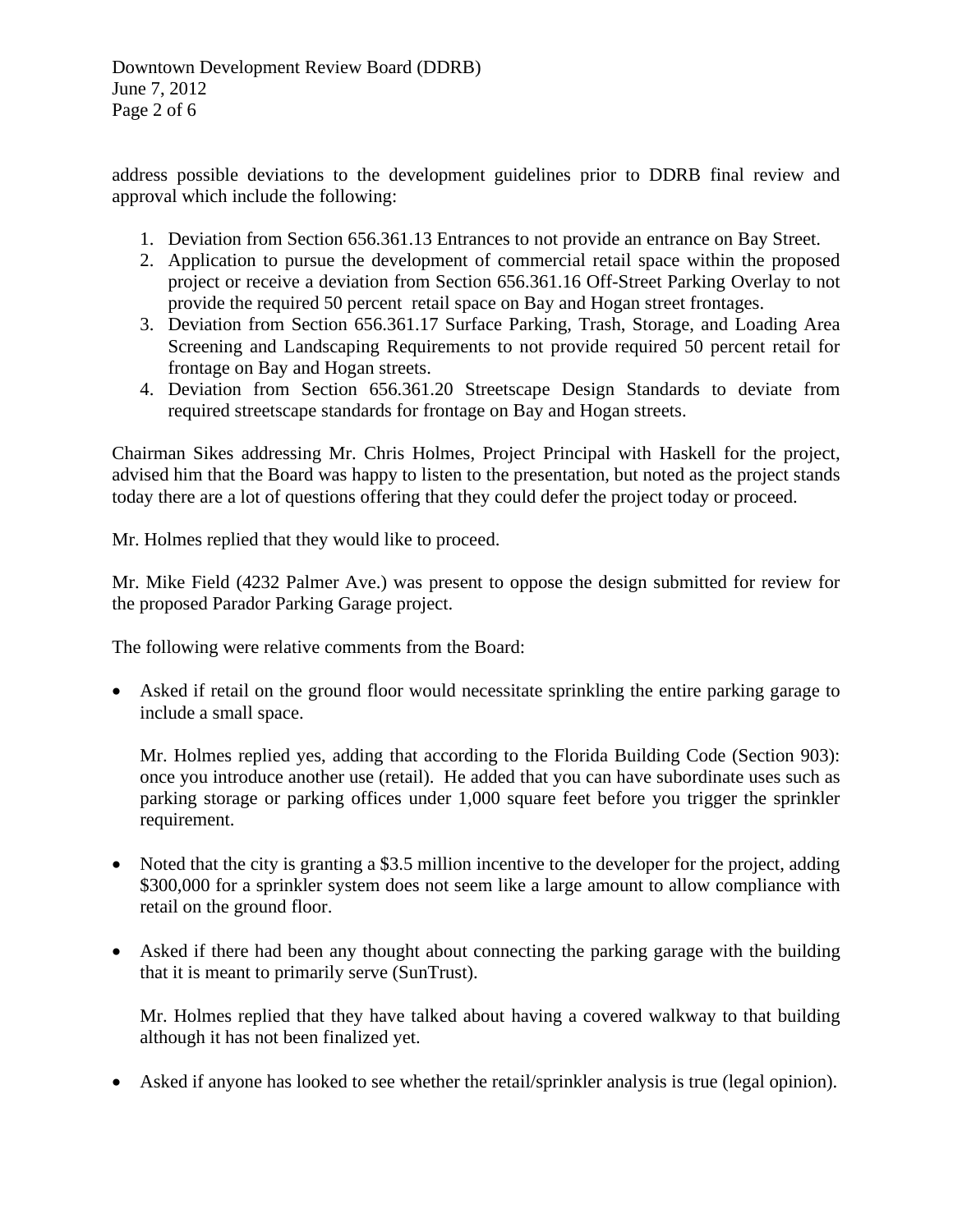Asked if plans for retail on the ground level would change if sprinkling the entire garage is not required.

Mr. Holmes replied that they have someone currently reviewing the issue (legal opinion) adding that he thought it would be a favorable consideration (retail on ground level) for the developer to not take that hit (sprinkler requirement) as a premium for that space.

• Thought it was a little premature (approval) adding that it makes a huge difference in how the Board proceeds (retail on ground level versus no retail). Not sure there is much to discuss until the requirement of sprinkling the parking garage or not is determined.

Chairman Sikes asked Mr. Reingold for his opinion regarding the Board's discussion of sprinkling the building and the deviation for retail on the first floor.

Mr. Reingold noted that the project was seeking conceptual review, which tends to not deal with the deviation issue(s). He added that because the deviations are so intricately tied to the conceptual plans it would be beneficial for the applicant to hear in context of the overall plan.

As an abundance of caution, Mr. Reingold referenced Section 112.3143 of the FL Statutes (voting conflicts) and recommended that the member (R. Udenze) may not want to participate.

Board Member Udenze responded that it has been a practice of the Board that members disclose their conflict before the discussion, and participate in the discussion. He added that the Board is comprised of members that bring different skill sets to the table in addition to experience and with that would proceed with comments. The benefit is for the overall improvement of downtown.

- Opportunity to articulate the corner of Hogan and Bay streets.
- Referencing the garage reflecting the base of the SunTrust Tower would like to see that relationship strengthened.
- Need to come up with different ways to activate the façade.
- In order for the city and community to accept the parking garage, it needs to be something different than seen in the past. Our downtown deserves better from a façade treatment perspective and design perspective. The garage should not look like a garage. Need to look at something special, needs to be a multi-purpose, multi-functional facility with parking being one of the functions and its contribution to the downtown landscape being the other.
- The project in the heart of the city without developing a strong linkage to the existing uses that are related to the building and the potential development that is also linked to the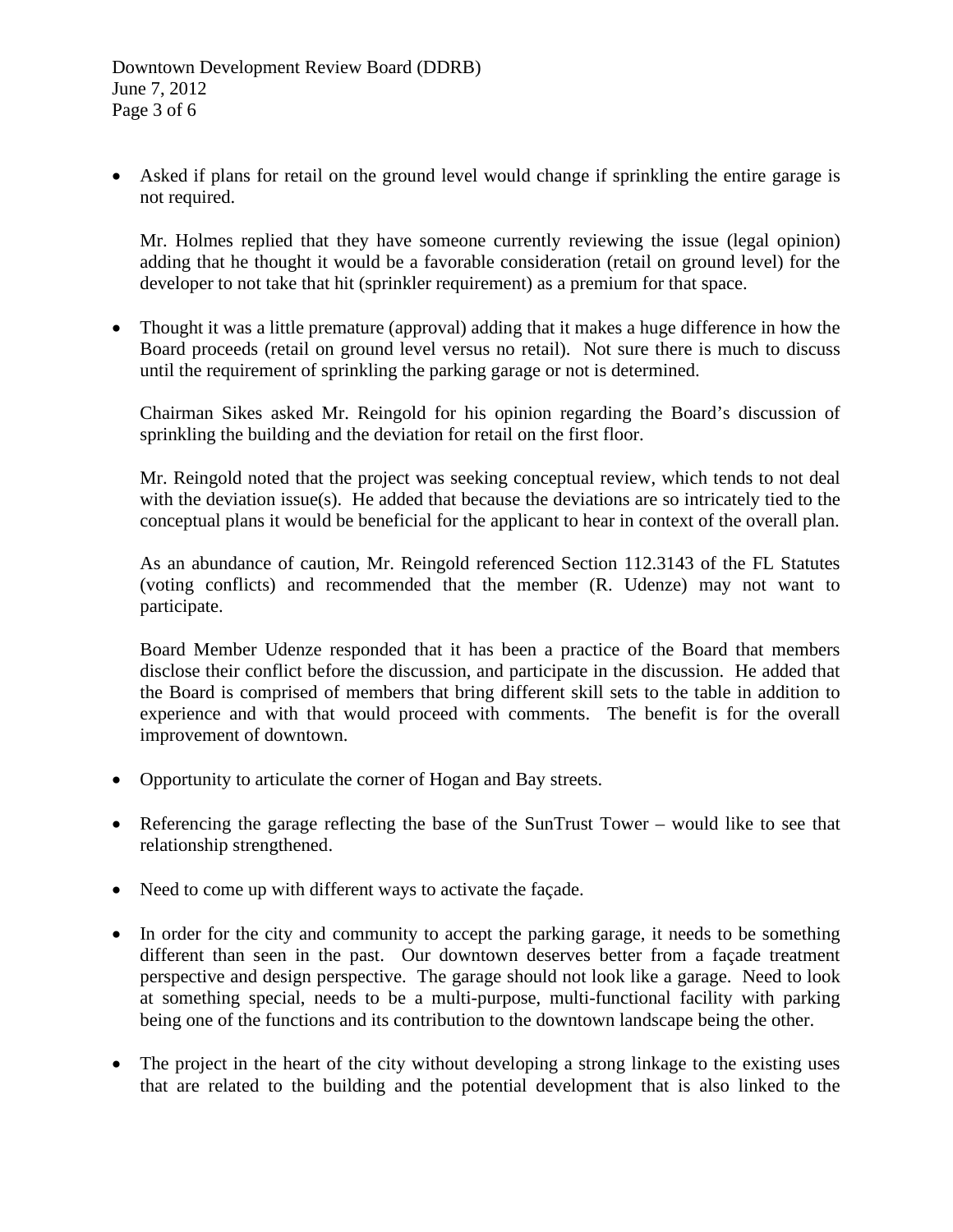property would be missing a rare opportunity. Feels like taking vacant pieces of property in the heart of the city and putting a big box on it.

- Suggested taking advantage of the site, the opportunities with the adjoining properties and the need to create a linkage between the Landing and the plaza along the corridor and make it a part of the corridor and not a space you have to go by.
- Opportunity for retail at some point needs to be available.

Mr. Scott Wilson representing Council Member Redman commented that he has concerns with the exit points (600 cars and 2 exit points), especially during special events.

After discussion on whether to defer or not defer and due to the extent of comments from the Board and with consensus of the Board, Chairman Sikes deferred conceptual approval of the project suggesting that Board members could meet with the developer in a workshop forum to further discuss the proposed project. A tentative date of June 14 was discussed for a workshop.

When applicant returns to the Board they can request both conceptual and final review.

### DDRB 2012-007, REQUEST FOR FINAL APPROVAL SIGN DEVIATIONS – 318 BROAD STREET

Mr. Klement reviewed the project report for DDRB 2012-007, 318 Broad Street Development seeking deviations to the Downtown Sign Overlay Zone and the maintenance code to allow a temporary sales/leasing program for the building located at 318 North Broad St. The building, built in 1909, is an existing two story structure with approximately 3,000 square feet ground floor area. The building has approximately 39 feet of frontage on Broad Street, which also represents the total building façade on Broad Street. The applicant is requesting final approval to allow the following deviations to the Code:

- 1) Deviate from Subpart B. Downtown Sign Overlay Zone, Section 656.1333 (2) (b) (i) (B) temporary window signs that exceed the allowable 35 square feet or 20 percent of total window area, whichever is less, and permit 146 square feet of window area for a temporary period not to exceed 12 months from date of DDRB approval.
- 2) Deviate from Part 5 Jacksonville Downtown Property Maintenance Code Part II. Minimum Standards for Maintenance Subpart B. Exterior Structure – Section 518.560 Maintenance of Structure Exteriors, (m) and (n) to allow the following:
	- i) Ground floor windows to not be transparent but rather covered and
	- ii) Second floor boarded windows to have color and designs in lieu of black paint for a temporary period not to exceed 12 months from date of DDRB approval.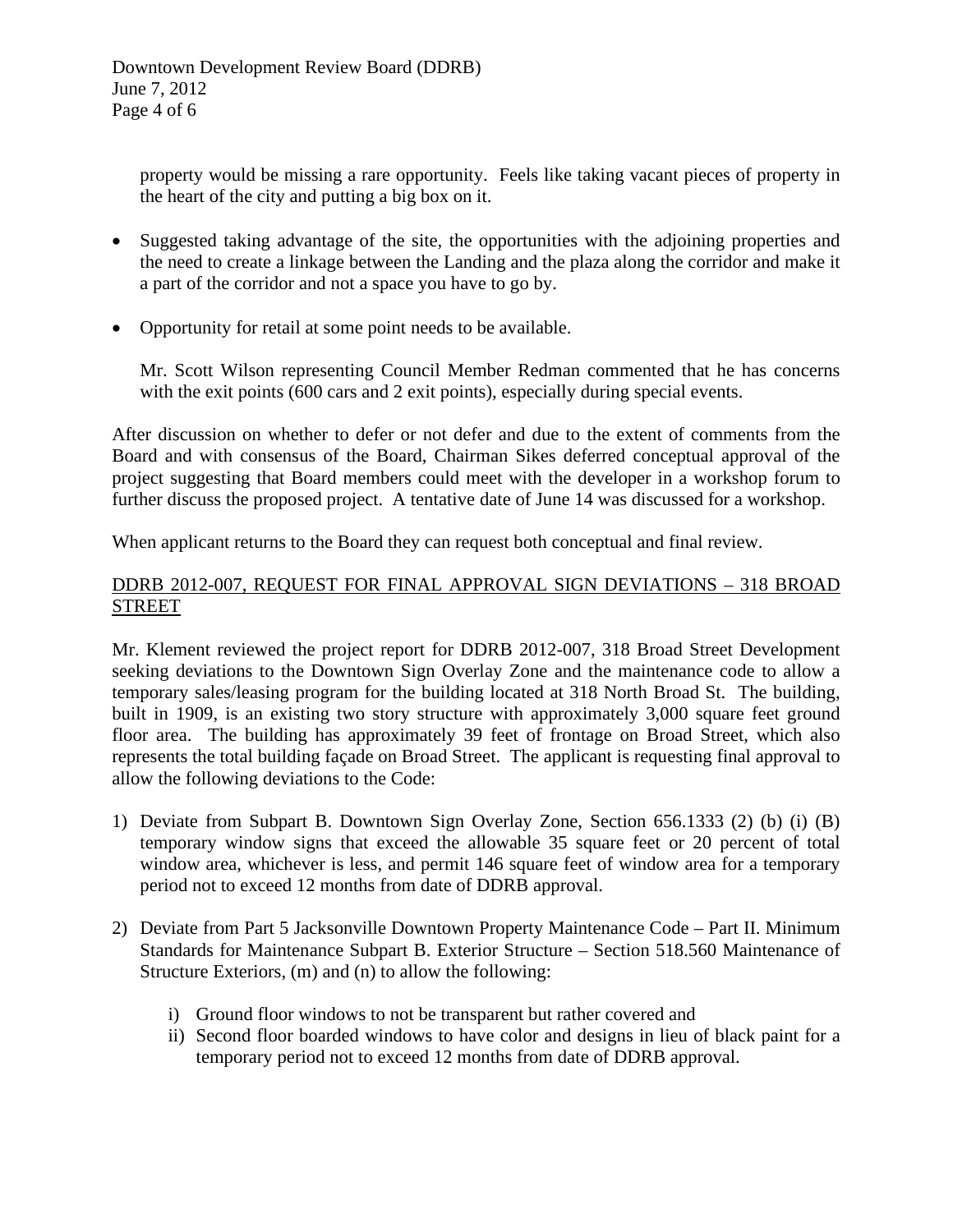Downtown Development Review Board (DDRB) June 7, 2012 Page 5 of 6

There were no adverse comments from the Board.

**A MOTION WAS MADE BY BOARD MEMBER BAILEY AND SECONDED BY BOARD MEMBER FISCHER GRANTING FINAL APPROVAL FOR DDRB APPLICATION 2012-007, BROAD STREET DEVELOPMENT SUBJECT TO THE CONDITIONS NOTED BELOW. THE MOTION PASSED UNANIMOUSLY 5-0.** 

- **1. Deviate from Subpart B. Downtown Sign Overlay Zone, Section 656.1333 (2) (b) (i) (B) - temporary window signs that exceed the allowable 35 square feet and permit 146 square feet of window area for a temporary period not to exceed 6 months from date of approval by the DDRB.**
- **2. Deviate from Part 5 Jacksonville Downtown Property Maintenance Code – Part II. Minimum Standards for Maintenance Subpart B. Exterior Structure – Section 518.560 Maintenance of Structure Exteriors, (m) and (n) allowing ground floor windows to not be transparent but rather covered with JEDC staff approved graphics and 2nd floor boarded windows to have color and designs in lieu of black paint for a temporary period not to exceed 6 months from date of approval by the DDRB.**
- **3. If a tenant is not secured within the initial 6 months, an additional 6 months may be granted, by DDRB staff, for both deviations if written justification is provided to DDRB staff indicating the applicant is still actively marketing the building, and evidence is provided supporting such marketing efforts, and the approved building improvements are maintained in a sufficient manner to market the building.**

### **III. INFORMATION/DISCUSSION ITEMS**

There were no information/discussion items.

### **IV. OLD BUSINESS**

No old business was discussed.

### **V. NEW BUSINESS**

No new business was discussed.

### **VI. PUBLIC COMMENTS**

There were no comments from the public.